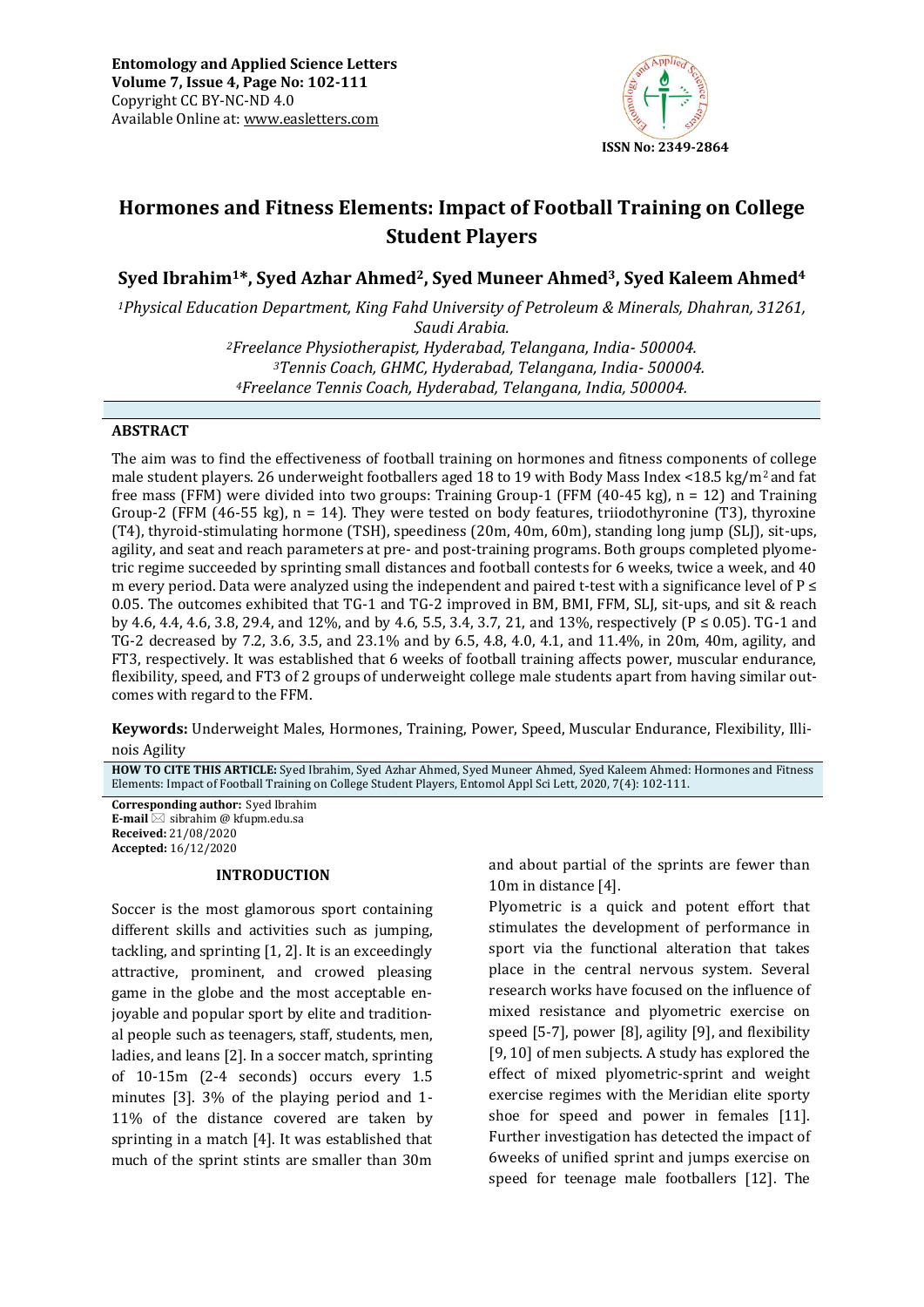outcomes of some of these investigation studies exhibited that there is a noteworthy dissimilarity amongst groups at a sprint time [13], power [13], strength [14], agility, and flexibility [9]. Many of the research work established that these components had presented comparable consequences between groups [5-8]. Conversely, a few studies have confirmed the assertive training impacts when the pre-test was matched with the post-test [6, 7, 9]

Sprinting is a powerful tool in sporting activities that consists of three stages; acceleration, maximum, and deceleration [15-17]. There was no exercise impact among groups after 20m of sprint training among male subjects [18]. Investigations have revealed a noteworthy change in the 20m sprint by 3.1% [16] and a significant decline in 40m sprint by 1.1% [7] and 5.6% [11]. In a 60m sprint, a substantial reduction by 8% was reported by previous research [11]. The agility times dropped profoundly by 1.5% [19], 4.3% [16], 1.7% [20], and 3% [21] after working out. In contrast, no alterations were observed in agility times [22, 23]. In the SLJ, an earlier study pointed out remarkable modifications between groups [24], but another study reported similar results [9]. Many previous studies stated remarkable rises in SLJ by 10% [10], 2.8 to 3.2% [16], 10 to 14% [8], 5.5% [24], and 7 to 9% [11]. At sit and reach, there was no disparity 6weeks after plyometric training among male swimmer athletes aged 11-14 years. [10]. The sit-ups went up remarkably by had surges of 66.6% after two months of circuit power endurance drill amongst underweight men college students [25].

An underweight subject is a person whose BMI is less than 18.5 kg/m<sup>2</sup> [26, 27]. It is considered a health problem, related to some medical risk elements such as hyperthyroidism, food deficiency, sickness, and genetic. It can be treated using sprint and weight training which develops weight advantage [11], muscle tone, and bone mineral density [18]. Plyometric training makes muscle hypertrophy and leads to weight increase for lean subjects. Increasing calorie consumption also can take place for the treatment of lean people. Investigators overlooked the lean persons, and this can be observed noticeably in the literature.

Triiodothyronine (T3) and thyroxine (T4) are the basic thyroid gland hormones, which control the growth and speed of the work of several organisms in the human body. They increase body metabolism and cause the cardiac system to be highly sensitive to sympathetic nervous system. TSH is a hypothalamus hormone and its excretion is stimulated when T4 production is low. TSH production is inhibited when T4 is high. The main influence of TSH is to stimulate T4 excretion. A noteworthy decline in FT3 was observed by one of the previous investigators after training [28, 29]. A significant boost in FT3 was stated after a week of intense weight training by youth woman weightlifters [30]. Nonetheless, no changes were observed in the FT3 after weight training [31, 32]. No modifications in FT4 were noted [31, 32]. A noteworthy reduction in FT4 was testified [33]. Extraordinary decreases were identified in TSH after weightlifting exercise [30, 33]. Nevertheless, no alteration in TSH was shown [31, 32].

In our view, there was scarcely any exploration that scrutinized the effectiveness of football exercise drills on FT3, FT4, TSH of underweight college men students whose BMI was <18.5  $kg/m<sup>2</sup>$  and the FFM fluctuated between 40-45 and 46-55 kg. Hence, the primary purpose of this search was to evaluate the impact of football intervention on certain hormones, speed, power, muscular endurance, agility, and flexibility of underweight university subjects.

# **METHOD**

# **Subjects**

Twenty-six underweight students from King Fahd University of Petroleum and Minerals (KFUPM) joined as subjects. The participants were selected based on two aspects, 1) the body mass index (BMI) was lower than  $18.5 \text{ kg/m}^2$ . 2) the fat-free mass (FFM) fluctuated amid 40 to 45 and 46 to 55 kg. The subjects were divided into two training group-1 (TG-1, FFM  $(40-45 \text{ kg})$ , n = 12) and training group-2 (TG-2, FFM (46-55 kg), n = 14). The agreement of the participants was determined for their optional involvement throughout the study period. The participants were asked to eliminate their agreement in case they felt any discomfort during the period of participation in the study.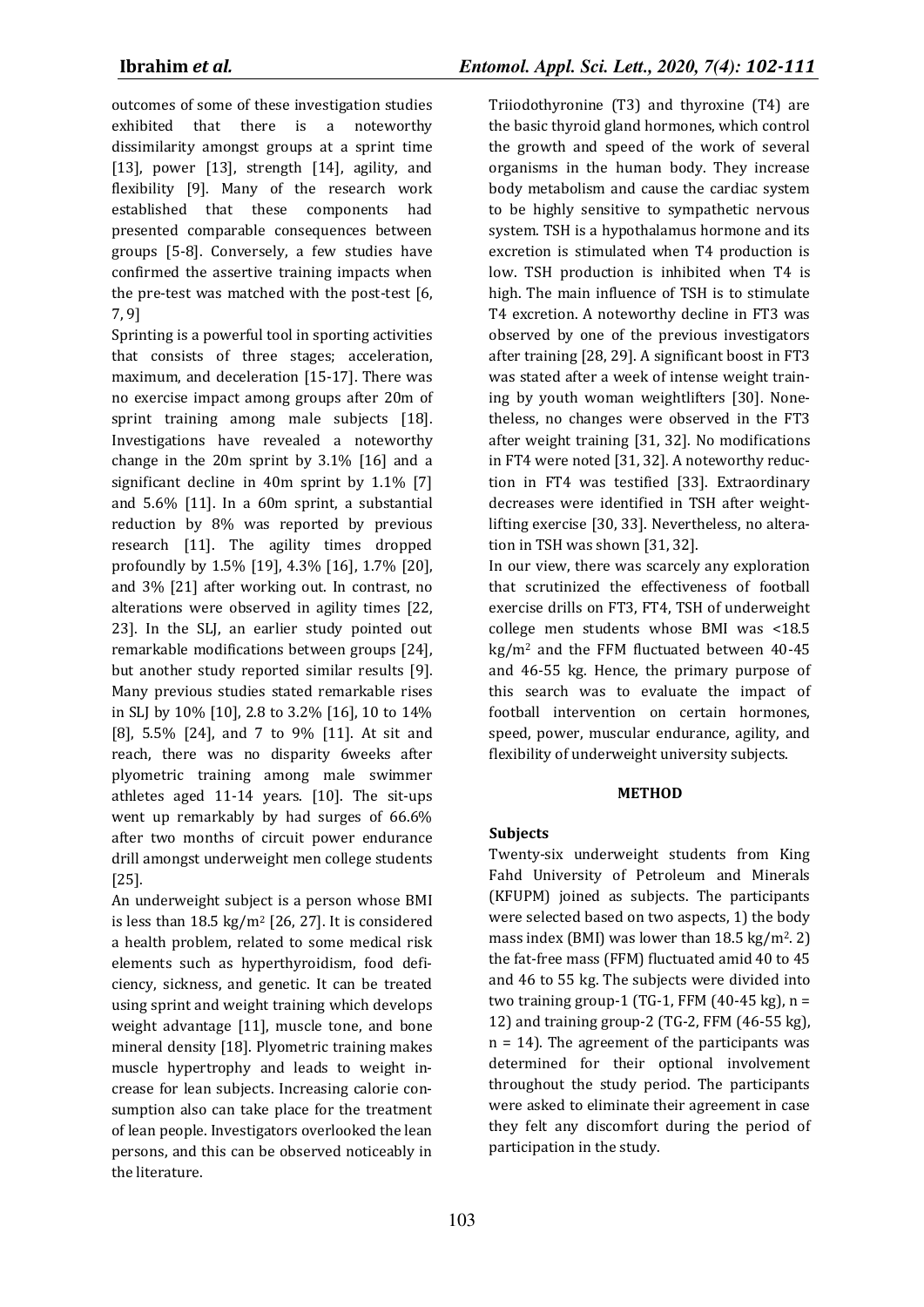# **Procedures**

The dependent components that were scrutinized in this research investigation were physical features (age, H, BM, BMI, %BF, FFM), hormones (FT3, FT4, TSH), sprint (20m, 40m, 60m), alteration of course (Illinois Agility test), power (SLJ), muscular endurance (sit-ups for 30 seconds), and flexibility (sit & reach). The modification stage began one week before pretesting. The time was recorded by a digital stopwatch (Casio HS70W, China) via a timer. A rest period of 5 min was allowed between trials. Each student was permitted with two rounds and the best one was registered. The participants were directed to warm up before the tests and each exercise session for 5 minutes and to cool down after tests and each training unit for 5 minutes.

### **Physical characteristics (PC)**

Both groups were tested pre- and post-study for PC. Before the start of the working out, their weight was measured by SECA (medical balance - Germany) to approximate 100 grams. The height was assessed to about one centimeter. The BMI was computed by dividing the BM in kilograms over the height in meter squared. %BF was assessed via Harpenden (skinfold caliper) at 4 sites; biceps, triceps, sub-scapular, and abdomen [34]. The FFM was assessed by multiplying the BM by the %BF, then subtracting the current result from the BM.

#### **Hormones**

The hormones measured in this study were T3, T4, and TSH. The plasma samples were collected at pre-tests and post-tests. The plasma was drowned from the veins and collected in tubes and instantaneously frozen for future calculation. The biochemical measurements took place in the KFUPM laboratory.

#### **20m, 40m, 60m Sprint**

In the 20m, 40m and 60m sprint, the subjects were administered to run with maximum speed from the beginning to the end in their lanes. A single student was involved in each running trail for precise timing. The trail was executed on a track and the participants were requested to the position immediately behind the start mark in each sprint runs independently. On the signal of the starter, the subject was asked to

start the run and the time was documented to the nearby 100 of a second.

# **Standing Long Jump (Explosive Power)**

In SLJ, the student was requested to a position rear of the board for take-off, keeping the feet at a distance and the knees bent. He was directed to jump the farthest with the swing of the arms. The jumped distance was assessed by a meter from the start mark to the portion of the body that touched the ground bordering the jumping board. The scorer was directed to stand at the side to observe the landing mark.

### **Sit-ups (Muscular Endurance)**

The subject was administered to lie down in a supine position on a rug with knees bent less than 90 degrees and touch each other, feet put together, and heel 30 centimeters apart from buttocks. Hands crossed and kept on the chest, and the head was on the mat. The feet were held by the partner to keep them in touch with the floor. On the signal "go", the participant was requested to lift his body from the floor with his head up, which was counted as one sit up. Return to the initial position with the back on the floor before the next set up was compulsory. Sit up concluded on the command stop. The number of the correct execute sit-ups performed in 30 seconds duration were scored.

#### **Sit & Reach (Flexibility)**

The participants were asked to remove the shoes and sit on the ground facing the flexibility punnet with knees fully stretched and feet kept flat in contrast to the box and about four inches apart. The subjects were directed to reach as far as possible with palms down and one hand placed over the other. They were directed to hold this position for a maximum of 1 to 2 seconds, keeping the knees locked at all the time.

# **Illinois Agility Test**

This test was established by 4 cones designing the agility external border; 10 meters long and 5 meters wide. The cone at point A designs the beginning line. The Cones at B and C to spot the turning points. The cone at point D to spot the end line. 4 additional cones were located in the center of the test region 3.3 meters away from each other. The subject started stretching on the floor, face down with hands slightly behind the shoulder levels (cone A). The subject sprinted as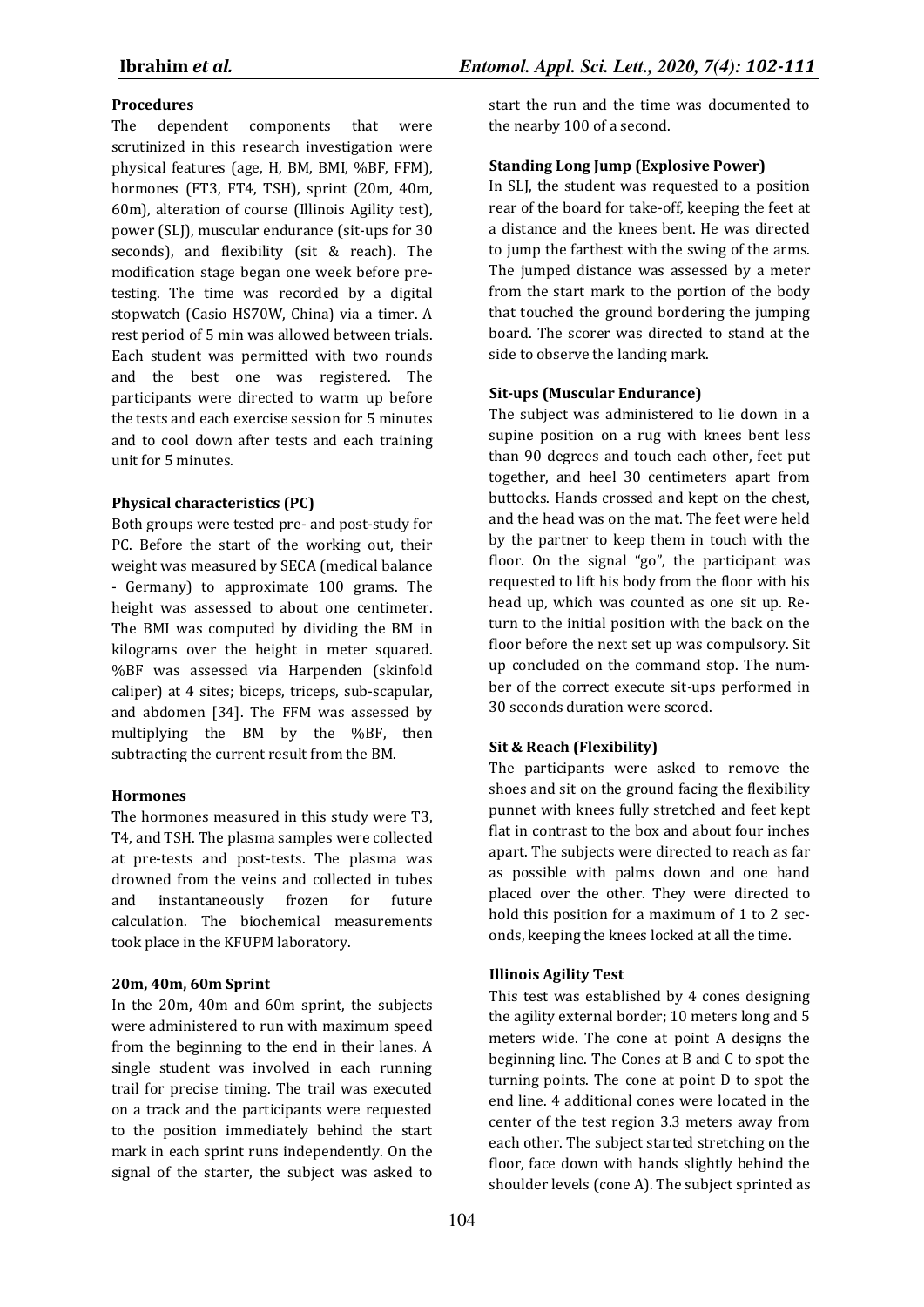quick as he could after the command "go" and when crossing the start line, the time was started. The subject had to turn to the right at cone B towards the cone in the center (between A and D cones) turning to the left and right (4 cones). When the subject reached the cone in the center for the second time, he had to turn to the left towards the C cone, then turning to the right towards the D cone; the finishing line. As soon as the subject moved across the end line, the time was recorded by the starter. In the turns of cones B and C, the subject had to touch the cones by hand to finish the assessment.

# **Training Program (TP)**

The TP continued for one and a half months, 2 times per week, and 40 minutes every meeting. The two TGs executed plyometric workouts and sprints for 20 minutes preceded a football match of 20 minutes duration. In every phase of the exercise session, the participants were asked to perform 3 sets per workout. Every set included long jump, single-leg hop, and double leg hop preceded by sprinting for 20, 30, and 40m, respectively. All subjects were requested to execute the plyometric exercise regime with complete altitude and distance and to run with full speed.

# **Data Analysis**

Mean and standard deviation were computed for all values via SPSS version 16.0 software. The Paired t-test was employed to recognize any significant difference within the group independently. The independent t-test was used to distinguish amongst groups (Post-tests minus pre-tests). The significance level was fixed at  $P \leq$ 0.05.

#### **RESULTS**

| Table 1: Physical Characteristics variables calculated at pre and post training. |        |                   |                   |          |  |  |  |
|----------------------------------------------------------------------------------|--------|-------------------|-------------------|----------|--|--|--|
|                                                                                  |        | $TG-1$            | $TG-2$            |          |  |  |  |
| Parameters                                                                       | Tests  | $FFM = 40-45$ kg  | $FFM = 46-55$ kg  | P-Values |  |  |  |
|                                                                                  |        | $n = 12$          | $n = 14$          |          |  |  |  |
| Age $(y)$                                                                        | Pre    | $18.58 \pm 0.51$  | $18.43 \pm 0.51$  | 0.452    |  |  |  |
| Height (cm)                                                                      | Pre    | $168.50 \pm 5.50$ | $174.36 \pm 4.76$ | $0.007*$ |  |  |  |
|                                                                                  | Pre    | $46.91 \pm 2.70$  | $53.76 \pm 3.39$  | $0.000*$ |  |  |  |
| <b>Body Mass</b>                                                                 | Post   | $49.08 \pm 2.76$  | $56.25 \pm 3.78$  | $0.000*$ |  |  |  |
| (kg)                                                                             | Change | $2.16 \pm 1.37$   | $2.48 \pm 2.41$   | 0.689    |  |  |  |
|                                                                                  | Pre    | $16.48 \pm 1.17$  | $17.57 \pm 0.80$  | $0.010*$ |  |  |  |
| Body Mass Index                                                                  | Post   | $17.21 \pm 1.20$  | $18.54 \pm 1.15$  | $0.009*$ |  |  |  |
| (kg/m <sup>2</sup> )                                                             | Change | $0.73 \pm 0.53$   | $0.96 \pm 1.09$   | 0.513    |  |  |  |
|                                                                                  | Pre    | $9.75 \pm 3.25$   | $9.37 \pm 1.81$   | 0.717    |  |  |  |
| BF                                                                               | Post   | $9.62 \pm 3.46$   | $10.12 \pm 2.65$  | 0.678    |  |  |  |
| (%)                                                                              | Change | $-0.12 \pm 1.24$  | $0.75 \pm 1.50$   | 0.124    |  |  |  |
|                                                                                  | Pre    | $42.30 \pm 1.83$  | $48.75 \pm 2.82$  | $0.000*$ |  |  |  |
| FFM                                                                              | Post   | $44.28 \pm 1.67$  | $50.44 \pm 2.88$  | $0.000*$ |  |  |  |
| (kg)                                                                             | Change | $1.98 \pm 1.05$   | $1.68 \pm 1.36$   | 0.546    |  |  |  |

**Table 1**: Physical characteristics variables calculated at pre and post training.

BM: body mass, BMI: body mass index, Pre: before training measure, Post: after training measure, Change: post-test minus pre-test, SD: standard deviation, P-Values: Chance of significance, \*: significant.

In table 1, the independent t-test showed no alterations between the two training groups of all physical characteristics  $(P > 0.05)$ . While, the Paired t-tests displayed that the TG-1 revealed

increases in BM, BMI, and FFM by 4.6%, 4.4%, and 4.6%, respectively ( $P \le 0.05$ ). The TG-2 also revealed increases in BM, BMI, and FFM by 4.6, 5.5, and 3.4%, respectively  $(P \le 0.05)$ .

**Table 2.** Speed, power, muscular endurance, flexibility, and agility factors recorded at pre- and post-tests.

| Parameters | Tests  | TG-1 (FFM (40-45 kg) | n  | TG-2FFM (46-55 kg) |    | P-Values |
|------------|--------|----------------------|----|--------------------|----|----------|
|            | Pre    | $3.46 \pm 0.19$      | 1つ | $3.36 \pm 0.15$    | 14 | 0.188    |
| 20m Run    | Post   | $3.21 \pm 0.27$      | 12 | $3.14 \pm 0.23$    | 14 | 0.497    |
| (Sec)      | Change | $-0.24 \pm 0.28$     | 12 | $-0.22 \pm 0.18$   | 14 | 0.790    |
|            | Pre    | $6.28 \pm 0.47$      | 10 | $6.13 \pm 0.44$    | 14 | 0.452    |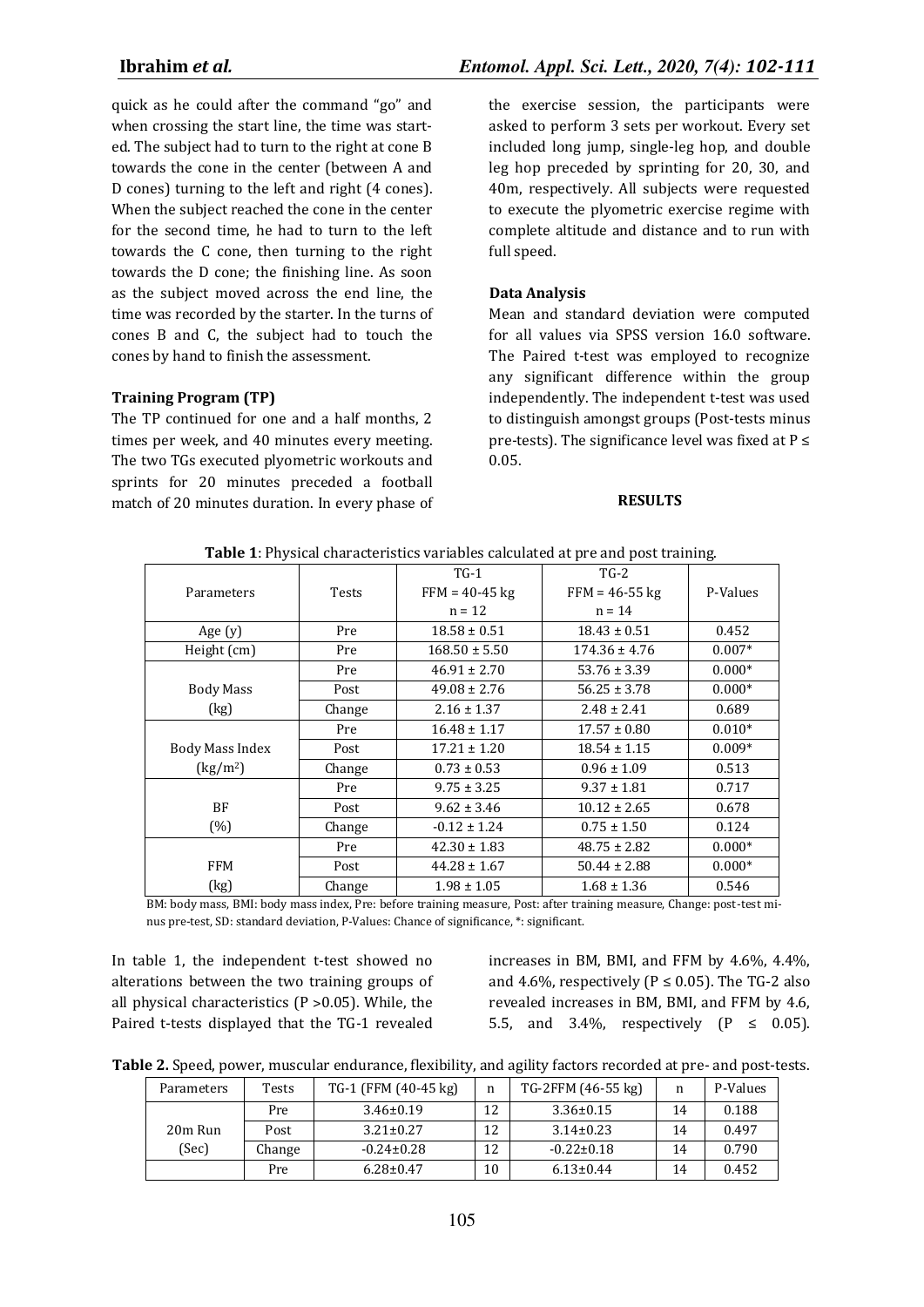| 40m Run           | Post   | $6.05 \pm 0.25$  | 10 | $5.83 \pm 0.39$  | 14 | 0.125    |
|-------------------|--------|------------------|----|------------------|----|----------|
| (Sec)             | Change | $-0.18 \pm 0.26$ |    | $-0.30 \pm 0.22$ |    | 0.227    |
|                   | Pre    | $8.89 \pm 0.60$  | 12 | $8.42 \pm 0.48$  | 14 | $0.036*$ |
| 60m Run           | Post   | $8.70 \pm 0.65$  | 12 | $8.08 \pm 0.52$  | 14 | $0.013*$ |
| (Sec)             | Change | $-0.18 \pm 0.30$ |    | $-0.33 \pm 0.24$ |    | 0.199    |
|                   | Pre    | 184.83±26.99     | 12 | 185.43±27.65     | 14 | 0.956    |
| <b>SLJ</b>        | Post   | 191.25±24.01     | 12 | 192.57±26.72     | 14 | 0.896    |
| (cm)              | Change | $6.42 \pm 5.43$  |    | $7.14 \pm 3.59$  |    | 0.687    |
|                   | Pre    | $17.75 \pm 3.54$ | 12 | $19.79 \pm 4.67$ | 14 | 0.229    |
| Sit-ups           | Post   | 22.67±3.82       | 12 | $23.29 \pm 5.03$ | 14 | 0.731    |
| (reps/30)<br>Sec) | Change | $4.92 \pm 2.06$  |    | $3.50 \pm 1.87$  |    | 0.079    |
|                   | Pre    | $25.42 \pm 7.79$ | 12 | 23.93±9.31       | 14 | 0.666    |
| Sit & Reach       | Post   | 28.58±7.93       | 12 | 26.29±9.65       | 14 | 0.518    |
| (cm)              | Change | $3.17 \pm 2.32$  |    | $2.36 \pm 1.59$  |    | 0.306    |
|                   | Pre    | 18.18±0.76       | 12 | 17.95±0.87       | 14 | 0.489    |
| Agility           | Post   | 17.54±0.74       | 12 | 17.20±0.71       | 14 | 0.243    |
| (Sec)             | Change | $-0.63 \pm 0.44$ |    | $-0.75 \pm 0.36$ |    | 0.470    |

n: number of subjects in each group, m: meter, Sec: seconds

The TG-1 increased in SLJ, sit-ups, and sit & reach by 3.8, 29.4, and 12%, respectively,  $P \leq$ 0.05) and decreased in 20m, 40m, and agility by 7.2, 3.6, and 3.5%, respectively,  $P \le 0.05$ . The TG-2 also elevated by 3.7, 21, and 13% in SLJ, sit-ups, and sit & reach, respectively,  $P \le 0.05$ and decreased by 6.5, 4.8, 4, and 4.1% in 20m, 40m, 60m, and agility, respectively,  $P \le 0.05$ . Once, the post-tests were linked with the pretests by the independent t-tests, there were no fluctuations in SLJ, 20m, 40m, 60m run, agility, sit-ups and sit & reach ( $P > 0.05$ ). These results can be observed in Table 2.



# **Figure 1:** Free Triiodothyronine (FT3) of two training groups measured at pre- and posttraining.

It can be - noticed from Figure 1 that the TG-1 decreased by 23.1% (from 6.92 ± 0.67 to 5.32 ± 0.80 pmol/l,  $P = 0.004$ ) – when the post test was compared with the pre-test for individual group separately. The TG-2 also reduced by 11.4% (from  $6.02 \pm 0.86$  to  $5.33 \pm 0.33$  pmol/l, P = 0.026). The TG-1 showed greater reduction than the TG-2 (-1.59  $\pm$  0.59 vs -0.68  $\pm$  0.62 pmol/l, respectively,  $P = 0.30$ ) as soon as the post-tests were subtracted from the pre-tests.



**Figure 2:** Free Thyroxine (FT4) calculated at pre- and post-exercise

No differences were noted among groups at pretests, post-tests, or post-tests minus pre-tests or within the group; the post-test was compared with the pre-tests independently  $(P > 0.05)$  as seen in Figure 2.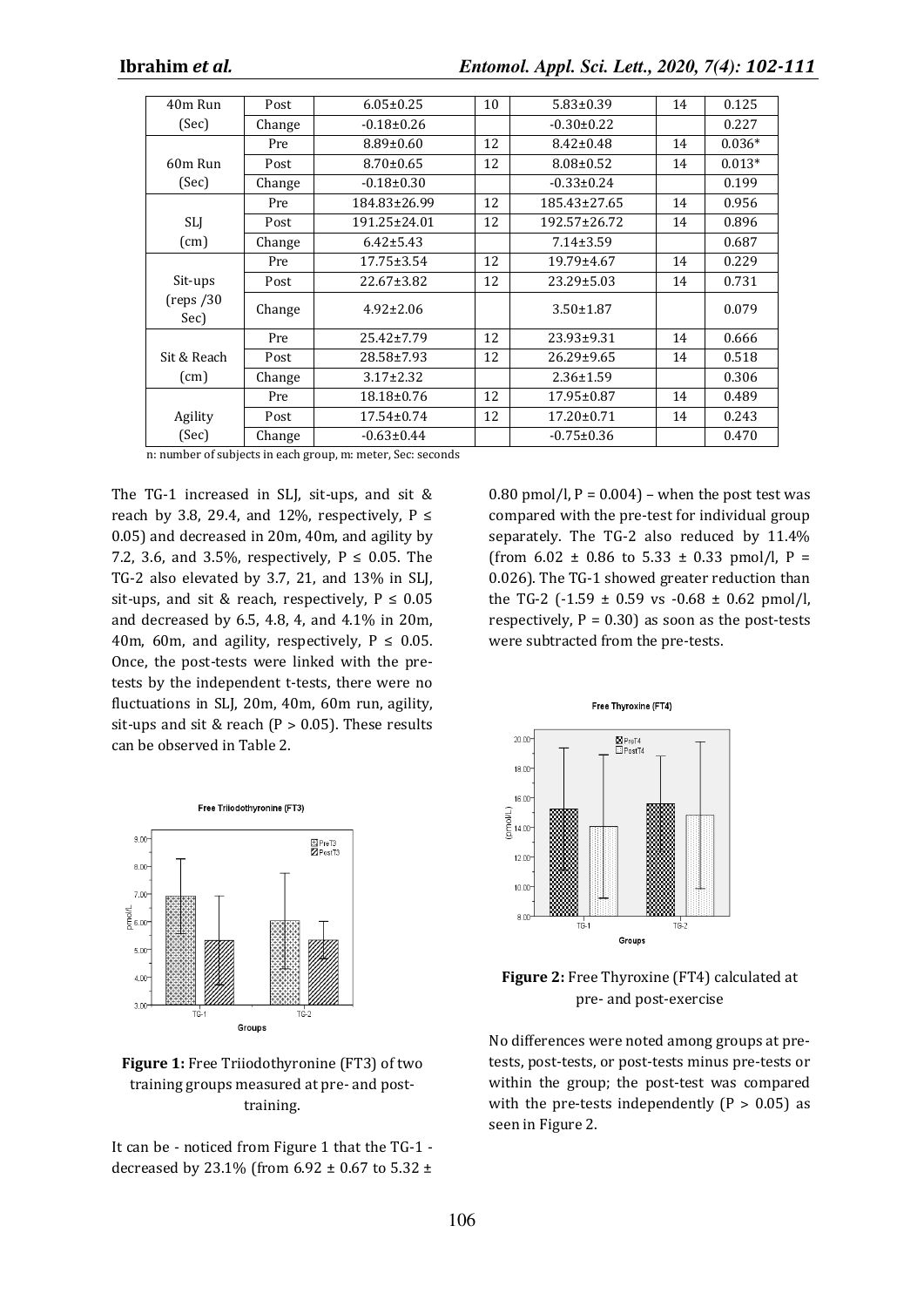

**Figure 3.** Thyroid-Stimulating Hormone (TSH) measured at pre- and post-training.

Similar outcomes were stated between groups (independent t-test) and within groups (paired t-tests) ( $P > 0.05$ ). These consequences can be observed in Figure 3.

#### **DISCUSSION**

It was anticipated that the TG-2 (FFM = 46-55 kg) will have noteworthy differences with TG-1 (FFM = 40-45 kg) in entire study components. But it took place since the two groups were amateur and enhanced their performance by parallel proportions after the protocol of training in spite of the substantial variances in the FFM at the start of the training.

The results of this research work showed an affirmative functional impact in FT3 between and within group. These upshots are similar to the earlier outcomes of the research by Simsch et al. (2002) who specified a momentous reduction in FT3 after weight training workouts [28]. Similarity, the conclusions of the current study are in variance with the erstwhile investigation of Alen et al. (1993) who noted a noteworthy rise in FT3 within 7 days of extreme weight training of teenaged female weightlifters [30]. But, Rahimi et al. (2013) and Pakarinen et al. (1988) specified no disparities in FT3 after weight raining [32, 33]. The variations between the present and previous studies may be because of the use of different categories of participants, gender, training standing, and blood sample testing duration. No positive response in the FT4 was detected in the existing study. Likely, our finding corresponding with Simsch et al (2002) and Rahimi et al. 2013, [28, 32]. While

Pakarinen et al. (1988) specified a substantial decline in FT4 [30]. A nonsignificant decrease was noted in TSH in the present study. The consequence was not in line with the previous studies of Simsch et al (2002), Alen et al (1993) and Pakarinen et al (1991) who established worthwhile drip in TSH after resistance training [28, 30, 33]. Rahimi et al. (2013) examined the impact of weight training protocol on thyroid hormones amid men college participants and discovered no variations in TSH after exercise [32]. The influence of 1.5 month of diverse football plyometric with sprint drill on the thyroid and the hypothalamus hormones is debatable as this issue did not take enough attention from researchers and scientists. People with slim personality are an example of ignorance in this area of study.

In the present research work, training influence was witnessed in the 20m sprint by 7.2% (TG-1) and 6.5% (TG-2), which are similar to the result of Markovic, (2007) of a 3.1 % decrease [16]. Nevertheless, one investigation was not in conformity with this outcome, which reported that exercise groups had identical sprint time recordings ensuing the work out [35]. They linked the influence of two kinds of plyometric workouts on power and agility in young soccer players. The conflict between the study by Thomas and our study may be because of the employment of varied types of participants (trained soccer players by Thomas) [35]. A 20m sprint signifies the acceleration phase; at this juncture, the hip and the knee extensors were the key body segments utilized by the participants to speed up [36, 37]. The underweight subjects performed 12 periods of plyometric exercises (single leg hop, double leg hops, and long jumps) and utilized small sprint spells like 20m and 30m. The above protocol strengthens the hip and knee extensors and participated in the exercise outcomes of the developmental performance among the lean students. It may be attributed due to the decrease in ground interface time from ˂ 200 milliseconds at speeds up phase to  $<$  100 milliseconds at extreme stage [38]. In a 40m sprint, 3.6% (TG-1) and 4.8% (TG-2) reductions were noted. These results are in line with the discovery of Ronnestad, 2008 (1.1%) and Ratamess, 2007 (5.6%) [7, 11]. These observations can be endorsed to the fact that the hip and the knee extensors come closer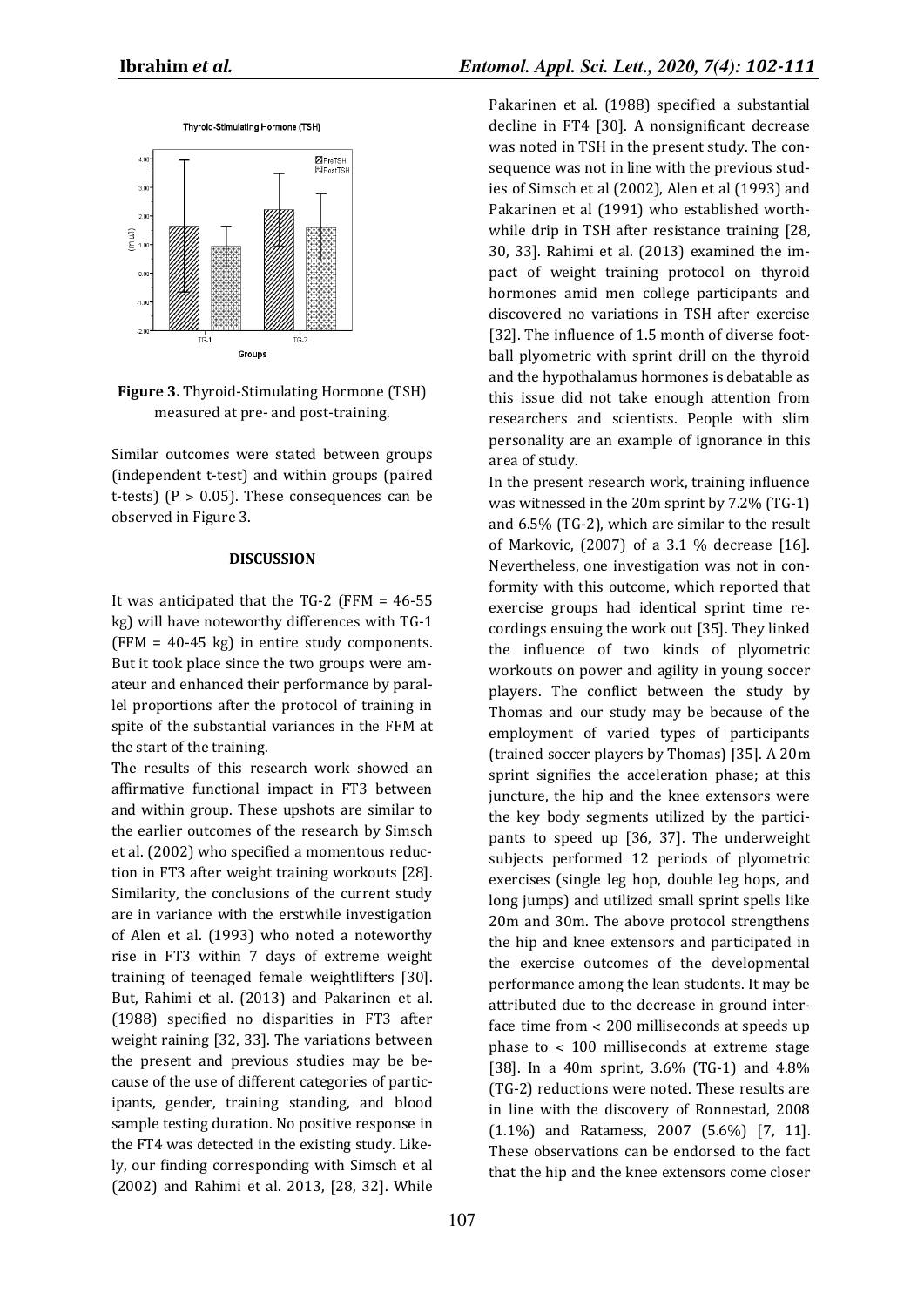explosively to quicken speed; and are considered as the key physical parts in aiding the acceleration stage. The acceleration stage is reliant on reaction time and the athlete's capability to produce force and power of momentum [37]. The hip and the ankle extensors are the greatest participated portion of the body in the maximum speed level [37, 39], which may increase power by sprinting and plyometric exercise. The suppleness of the plantar flexor muscles has a pronounced influence on the accomplishment of the extreme speed of a 40m run [11]. The hip flexors [40] and knee extensors [36, 41] are the main contributors in the deceleration phase.

At agility times, 3.5% (TG-1) and 4.1% (TG-2) decreases were observed in the present investigation. These values are in agreement with Markovic, 2007 (4.3%), Kumar, 2013 (1.5%), Vaczi, 2013 (1.7%) and Millar, 2006 (3%) [16, 19-21]. In comparison to the above, no changes were found in the agility times [22, 23]. Agility is the capability of the body to alter the direction and is established on the acceleration and deceleration stages of speed [38]. The augmentation in agility can be accredited to improved motor enrollment or neural variation [21], muscle hypertrophy [42], and knee extensor strength [22, 36].

In the present investigation, surges of 3.8% and 3.7% in SLJ were witnessed in the TG-1 and the TG-2, respectively. These results are in line with observations of Panakal, 2012 (10-14%), Sadeghi, 2013 (10%), Ratamess, 2007 (7-9%), Markovic, 2007 (2.8-3.2%), and Faigenbaum, 2007 (5.5%) [8, 10, 11, 20, 24]. Ratamess et al. (2007) indicated that greater contributions of the plantar flexor muscles of the hip, knee, and ankle were 46%, 4%, and 50%, respectively during the propulsive phase of the SLJ. Power production [43] was boosted by coordination [44] and neuromuscular adaptations [45] that were produced by the plyometric protocol.

Our conclusion of sit and reach increased by 12% (TG-1) and 13% (TG-2). The results are in contradiction of the findings of Sadeghi et al. (2013) who stated no variations after 1.5 month of plyometric workout amongst male swimmers aged 11-14 years [10]. This disagreement may be because of the types (trained athletes) and the age (11-14 years) of the participants. The enhancements in sit and reach can be due to the fact that the intervention regime in the present

study was a combined training program. The hamstring and the back muscles are the main contributors in the flexibility test.

Surges of 29.4% and 21% in sit-ups were noted in this investigation. These values are in line with the observations of Jafari et al. (2015) who reported an increase of 66.6% after 8 weeks of circuit strength endurance protocol amongst underweight male college students [25]. The paramount outcome of Jafari can be recognized due to the selection of taller (177 cm) heftier (59 kg) individuals, and protracted period (8 weeks) and superior frequency (3 days per week) of the training program [25].

# **CONCLUSION**

It was concluded that 6 weeks of mixed football plyometric with sprint protocol has a training influence on power, muscular endurance, flexibility, speed, and FT3 of 2 groups of lean college male students. It also showed that the two exercise groups had analogous attainment in maximum variables of this research study with regard to the FFM.

### **REFERENCES**

- 1. Afifi K, Balbaa AE, Saweeres ES. Can lumbar proprioception Predict Hamstring Strain in Soccer Players? J. Adv. Pharm. Educ. Res. 2019;9(1):82-7.
- 2. Ibrahim S, Azhar SA. Performance-Related Fitness Variables, and Metabolic and Physiological Components among Athletes, Int. j. pharm. res. Allied sci. 2020; 9(2):85- 90.
- 3. Bangsbo J, Norregaard l, Thorso F. Activity profile of competition soccer Canadian Journal of Sport Sciences, 1991; 16(2): 110- 6.
- 4. Stølen T, Chamari K, Castagna C, Wisløff U. Physiology of soccer. Sports medicine. 2005 Jun 1;35(6):501-36.
- 5. de.Villarreal ESS, Requena B, Izquierdo M, Gonzalez-Badillo JJ. Enhancing sprint and strength performance: combined versus maximal power, traditional heavyresistance and plyometric training. Journal of Science and Medicine in Sport, 2013;16(2): 146-50.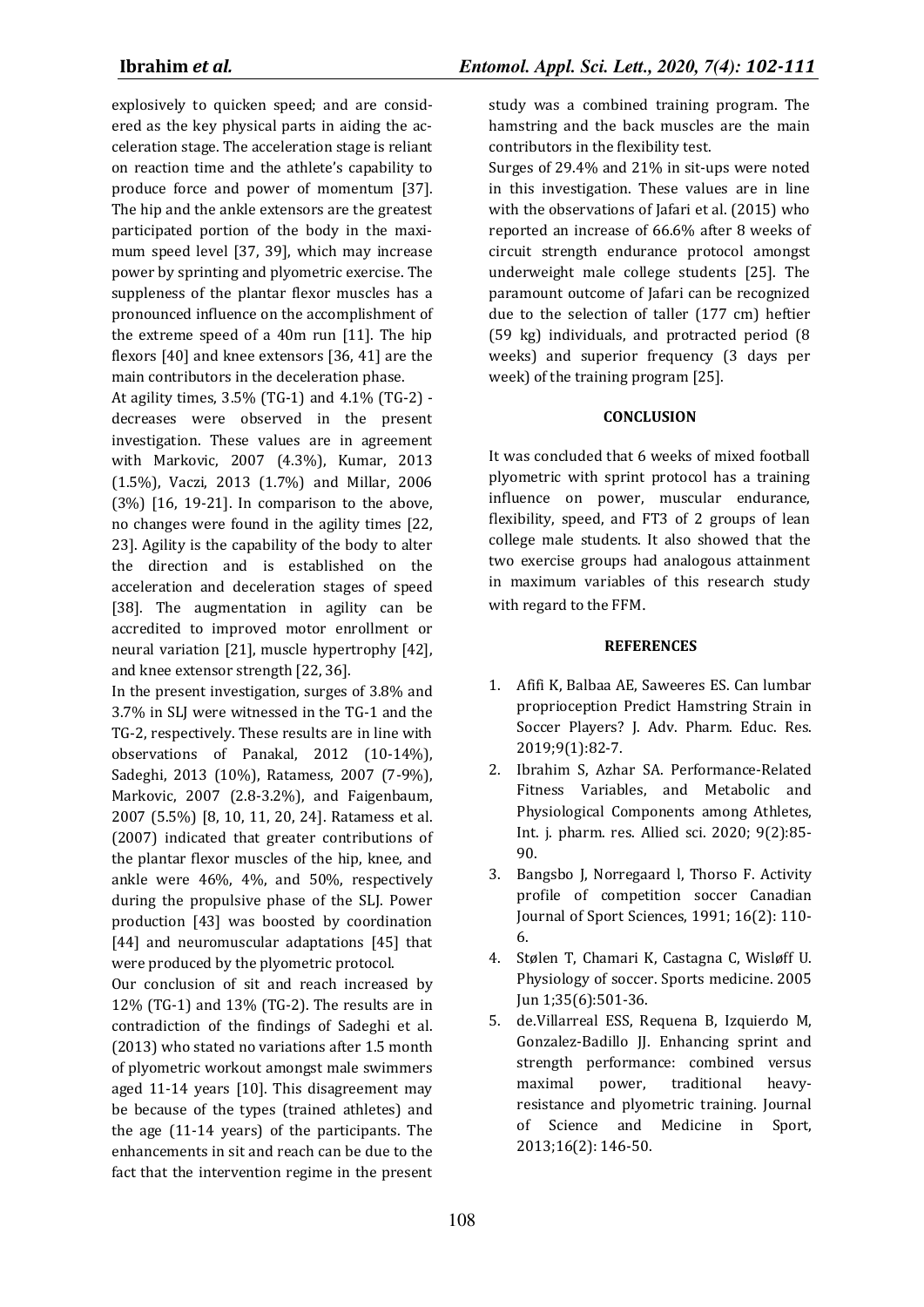- 6. Herrero AJ, Martin J, Martin T, Abadla O, Fernandez B, Garcia-Lopez D. The shortterm effect of plyometrics and strength training with and without superimposed electrical stimulation on muscle strength and anaerobic performance: a randomized controlled trial. Journal of Strength and Conditioning Research, 2010;24(6):1616- 22.
- 7. Ronnestad B R, Kvamme N H, Sunde A, Raastad T. Short-term effects of strength and plyometric training on sprint and jump performance in professional soccer players. Journal of Strength and Conditioning Research, 2008;22(3):773-80.
- 8. Panackal MB, Daniel T, Abraham G. Effects of different training methods on power output among school team players. International Journal of Advanced Scientific and Technical research, 2012; 5(2):56-63.
- 9. Vijayalakshmi V, Jayabal T. Effects of combination of own body resistance exercise and plyometric with and without yogic practices on selected physical and physiological variables among adolescent boys. IJALS, 2013;6(3):246-51.
- 10. Sadeghi H, Nabavi Nik H, Darchini MA, Mohammadi R. The effect of six-week plyometric and core stability exercises on performance of male athlete. Advances in Environmental Biology, 2013;7(6):1195- 1201.
- 11. Ratamess N A, Kraemer W J, Volek J S, Ffrench D N, Rubin M R, Gomez A L, Newton R U, Maresh C M. The effects of ten weeks of resistance and combined plyometric-sprint training with the meridian elite athletic shoe on muscular performance in women. Journal of Strength and Conditioning research, 2007;21(3):882-6.
- 12. Marques, M.C., Pereira, A., Reis, I.G., Tillaar, R.V.D. Does an in-season 6-week combined sprint and jump-training program improve strength-speed abilities and kicking performance in young soccer players? Journal of Human Kinetics, 2013;39(1):157- 66.
- 13. Rahimi, R., Behpur, N. The effects of plyometric, weight and plyometric – weight training on anaerobic power and muscular strength. Physical Education and Sport, 2005;3(1):81-91.
- 14. Rahimi, R., Arshadi, P., Behpur, N., Boroujerdi, S. S., Rahimi, M. Evaluation of plyometrics, weight training and their combination on angular velocity. Physical Education and Sport, 2006;4(1):1-8.
- 15. Ross, R. E., Ratamess, N. A., Hoffman, J. R., Faigenbaum, A. D., Kang, J., Chilakos, A. The effects of treadmill sprint training and resistance training on maximal running velocity and power. Journal of Strength & Conditioning Research, 2009;23(2):385-94.
- 16. Markovic, G., Jukic, I., Milanovic, D., Metikos, D. Effects of sprint and plyometric training on muscle function and athletic performance. Journal of Strength and Conditioning Research, 2007;21(2):543-9.
- 17. Hagag OM, Al-Balah OF, Balbaa AA, El-Azizi HM, Eid GS. 905nm Laser Diode and Platelet-rich plasma in the Treatment of the Second-degree Hamstring tear. J. Adv. Pharm. Educ. Res. 2020;10(4):43-7.
- 18. Robert, A., Murugavel, K. Effect of plyometric resistance and sprint training on acceleration speed flight time and jump height of male basketball players. International Journal of Life Sciences and Educational Research, 2013;1(3):105-9.
- 19. Kumar, R. The effect of 6-week plyometric training program on agility of collegiate soccer players. International Journal of Behavioural, Social and Movement Sciences, 2013;102(1):170-6.
- 20. Vaczi, M., Tollar, J., Meszler, B., Juhasz, I., Karsai I. Short-term high intensity plyometric training program improves strength, power and agility in male soccer players. Journal of Human Kinetics, 2013;36(1):17-26.
- 21. Miller, M. G., Herniman, J. J., Ricard, M. D., Cheatham, C. C., Michael, T. J. The effects of a 6-week plyometric training program on agility. Journal of Sports Science and Medicine, 2006;5(3):459-65.
- 22. Lehnert, M., Hulka, K., Maly, T., Fohler, J., Zahalka, F. The effects of a 6-week plyometric training program on explosive strength and agility in professional basketball players. Acta Univ. Palacki. Olomuc. Gymn, 2013;43(4):7-15.
- 23. Zghal, F., Chortane, G., Gueldich, H., Mrabet, I., Messoud, S., Tabka, Z., Cheour, F. Effects of in-season combined training on running,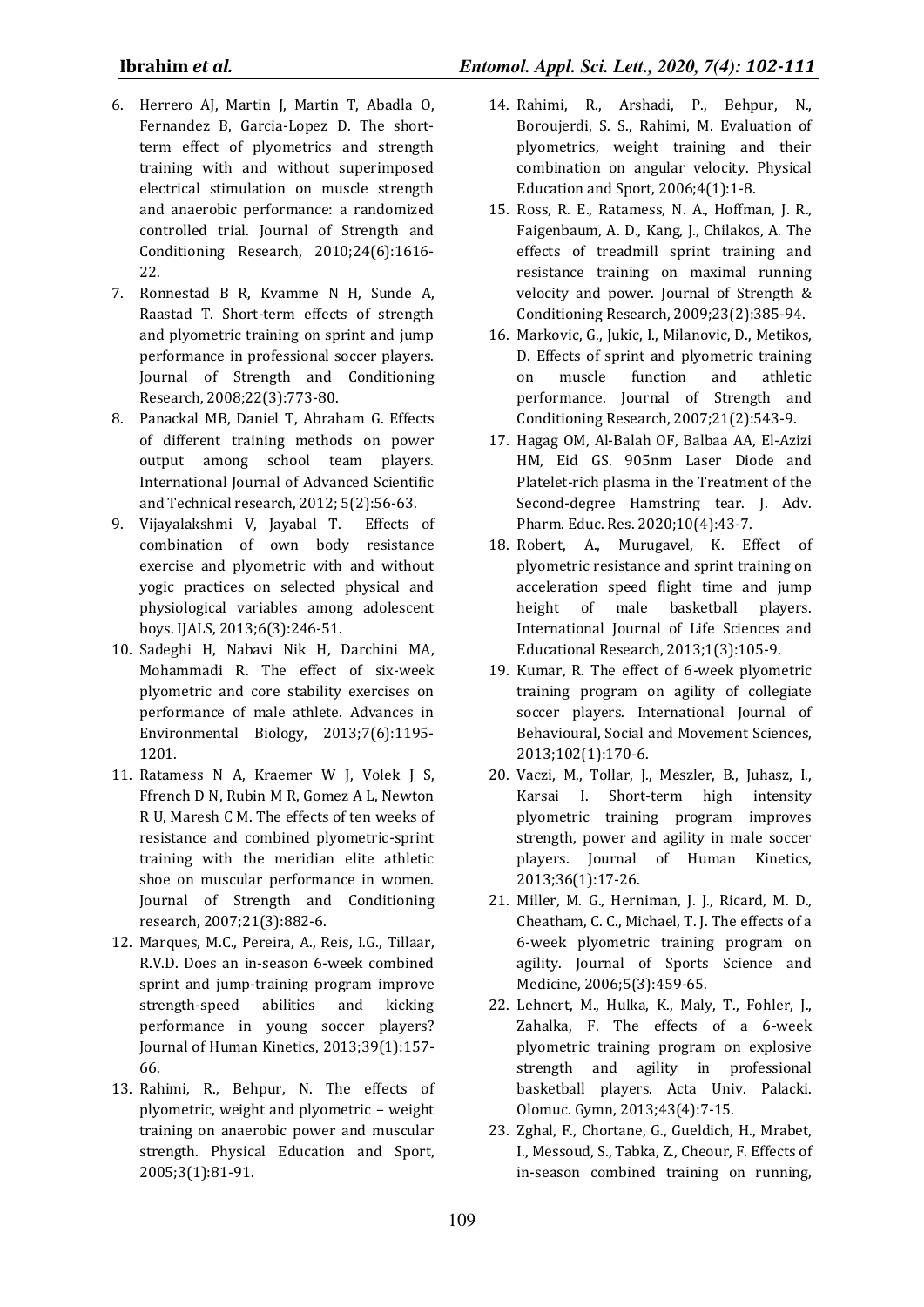jumping, agility and rate of force development in pubertal soccer players. IOSR-JPBS, 2014;9(4):21-2

- 24. Faigenbaum, A. D., McFarland, J. E., Keiper, F. B., Tevlin, W., Ratamess, N. A., Kang, J., Hoffman, J. R. Effects of a short-term plyometric and resistance training program on fitness performance in boys age 12 to 15 years. Journal of Sports Science and Medicine, 2007;6(4):519-25.
- 25. Jafari, S., Rahnani-nia, F., Arazi, H. The effect of a circuit strength-training program on the muscle strength, body image and anxiety of anxious underweight male college students. Hrvat. Sportskomed. Vjesn, 2015;30(1):42- 9.
- 26. Katherine, M. F., Brian, K. Kit., Barry, I. G. Body Mass Index Categories in Observational Studies of Weight and Risk of Death. American Journal of Epidemiology, 2014; 180 (3): 288–96.
- 27. Mahassni SH. Overweight and Obesity and the Immune System, Lipids and C - reactive protein in Young and Middle-aged Saudi Female University Workers. J. Biochem. Tech. 2020;11(1):49-56.
- 28. Simsch, C., Lormes, W., Petersen, K.G., Baur, S., Liu, Y., Hackney, A.C., Lehmann, M., Steinacker, J.M. Training intensity influences leptin and thyroid hormones in highly trained rowers. Int. J Sports Med, 2002;23(06):422-7.
- 29. Ibrahim, S., Al-Ameer, A., Abu-Hilal, H., Allen, J., Watkins, P. Effect of Protein Supplementation plus Hyper-Caloric intake and Exercise on Hypertrophy, Hormones and Energy components among Underweight Males, International Journal of Pharmaceutical Research & Allied Sciences, 2020;9(3):143-53.
- 30. Alen, M., Pakarinen, A., Hakkinen, K. Effects of prolonged training on serum thyrotropin and thyroid hormones in elite strength athletes. J. Sport. Sci, 1993;11(6):493-7.
- 31. Peeri, M., Boostani, M.H., Banaeifar, A., Kohanpour, M.A., Erfani, M., Abbariki, Z. Effect of eight weeks continuous resisting training on relaxation levels and responses of active young women' thyroid hormones to one turn sport. J. Basic. Appl. Sci. Res, 2013;3: 648-53.
- 32. Rahimi, E., Zadeh, Y.M., Boostani, M.A. The effect of resistance training on thyroid hormones. European Journal of experimental Biology, 2013;3(2):443-7.
- 33. Pakarinen A, Alén M, Häkkinen K, Komi P. Serum thyroid hormones, thyrotropin and thyroxine binding globulin during prolonged strength training. Eur. J. Appl. Physiol, 1988;57(4):394-8.
- 34. Siri, W. E. Body composition from fluid spaces and density: Analysis of methods. A technique for measuring body composition. J. Brozek and A. Henschel, eds. Washington, DC: National Academy of Science, 1961.
- 35. Thomas, K., French, D., Philip, R. The effect of two plyometric training techniques on muscular power and agility in youth soccer players. Journal of Strength & Conditioning Research, 2009;23(1):332-5.
- 36. Delecluse, C. Influence of strength training on sprint running performance. Current findings and implications for training. Sports Med, 1997;24(3):147-56.
- 37. Mero, A., Komi, P.V., Gregor, R.J. Biomechanics of sprint running: a review. Sports Med, 1992;13(6):376-92.
- 38. Plisk, S.S. Speed, agility, and speedendurance development, in: T.R. Baechle and R.W. Earle (Eds), Essentials of Strength Training and Conditioning, Champain: Human Kinetics Books, 2000; 471-92.
- 39. Wiemann, K., Tidow, G. Relative activity of hip and knee extensors in sprintingimplications for training. New Studies in Athletics, 1995;10: 29-49.
- 40. Mann, R.A., Moran, G.T., Dougherty, S.E. Comparative electromyography of the lower extremity in jogging, running, and sprinting. Am. J. Sports Med, 1986;14(6): 501-10.
- 41. Dowson, M.N., Nevill, M.E., Lakomy, H.K.A., Nevill, A.M., Hazeldine, R.J. Modelling the relationship between isokinetic muscle strength and sprint running performance. J. Sports Sci, 1998;116(3):257-65.
- 42. Malisoux, L., Francaux, M., Nielens, H., Theisen, D. Stretch-shortening cycle exercises: an effective training paradigm to enhance power output of human single muscle fibers. J Appl Physiol, 2006;100(3): 771-9.
- 43. Chelly, M. S., Ghenem, M. A., Abid, K., Hermassi, S., Tabka, Z., Shephard, R. J.